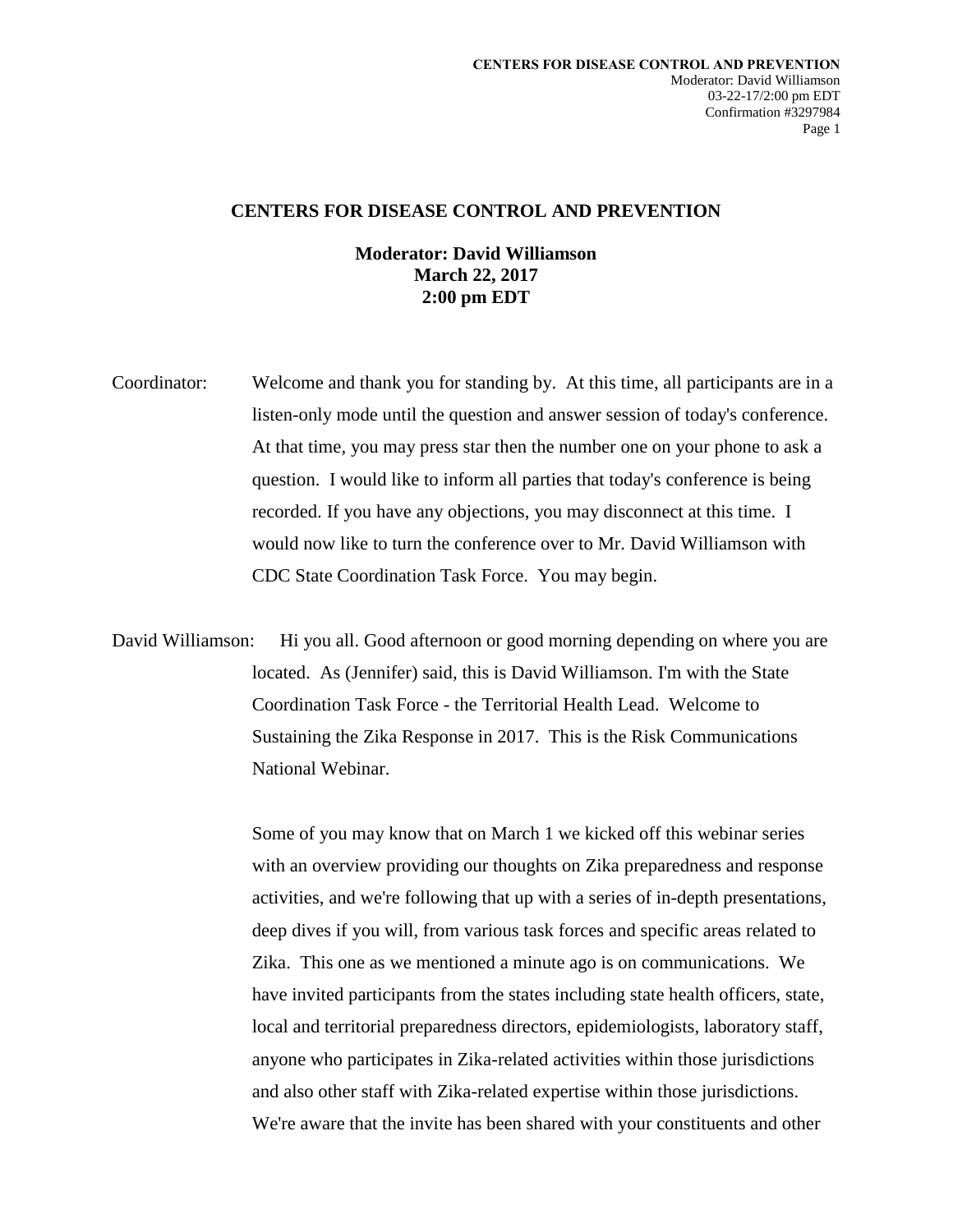appropriate parties of interest and let you know that we will be recording and transcribing this session for your information later. Today if you represent the media and press we're asking that you please disconnect as today's session is really structured for public health practitioners and participation.

The intent of today's webinar is a brief overview on communications related to Zika preparedness and response activities. That session will be followed by functional two-way discussion in which our participants on the lines will have the opportunity to help us identify gaps, address issues, provide questions and hopefully we'll have some discussions as well to address anything that you have on your mind.

Following today's webinar, there will be six remaining webinars, deep dives if you will, on the following functional areas; epidemiology, vector issues, public and private partnerships, pregnancy and birth defects, blood safety and medical investigations. Keep in mind that we will continue to update our guidance as we learn more through research and effective public health practice. This is a dynamic process and we will continue to learn and continue to engage with you all as we all learn. Following today's presentation and question and answer segment, if you have additional questions please feel free to email us at preparedness@CDC.gov and today we are very fortunate to have an expert with us in health communications, Cathy Young. She is a health communications specialist with the National Center for Emerging and Zoonotic Infectious Diseases. She's worked on and off with CDC since 1996 and in her current role with Zika she is the Deputy Lead of the Joint Information Center. She has past, substantial past, experience in communications working as a health communications specialist for the emergency communications systems and as a biomedical writer/editor for our very popular Emerging Infectious Diseases journal.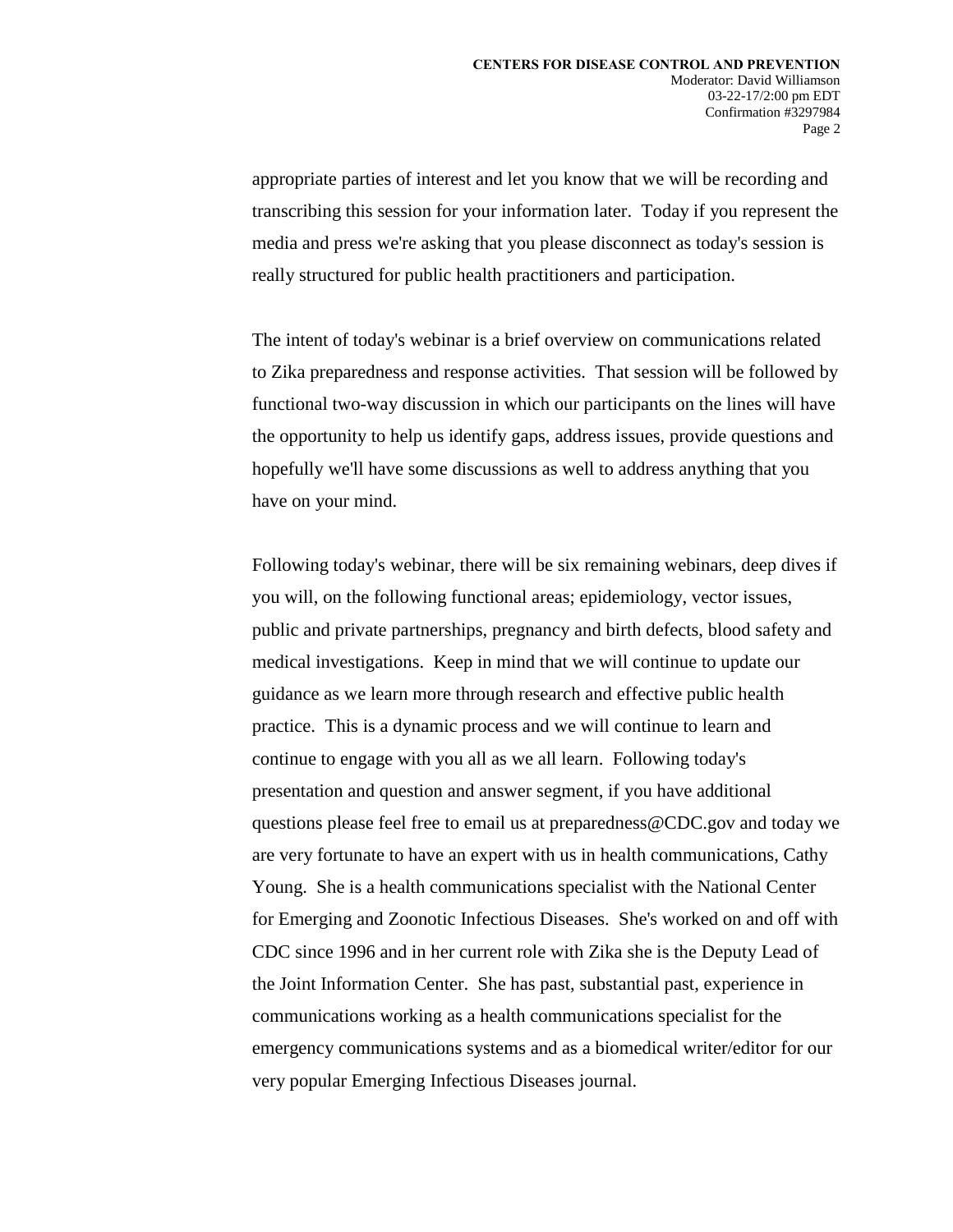She has a BA in English from Georgia State University, is working on her Master's Degree in English at Kennesaw State University and we're very pleased to have you today with us, Cathy, and with that I'm going to turn it over to you and welcome you and welcome our participants to our Webinar today.

Cathy Young: Great, thank you very much for having me and thanks everybody for taking the time out to join us. I'm going to talk today a little bit, very briefly, about the best practices that we base how we communicate everything on, and then I'm going to go much deeper into communication research and what we found and how we view that information to tailor our messages and then share some Zika numbers with you and talk briefly about the domestic readiness campaign, and then the largest portion will focus on resources that we have that you guys can use.

> So if we could go to Slide 5? So, this has been a really complex communication challenge. The risk is so severe there's a lot that we haven't known, there are multiple audiences and languages and opinions about, for example, the use of (aerial spraying) and in addition to that, you know, with it covering so many different topics so it's been really challenging to communicate and get everybody to agree on what we are saying. And so we've been using, you know, guiding principles of using evidence-based communication strategy and coordinating at all levels of government and using our research to understand what people know, what their needs are and what their behaviors are and then collaborating with the community to inform our strategy, and we're also doing continuous evaluations.

Next slide please? And then to talk a little bit about what we've done in the past year, we had, as you all noticed, the Zika Summit where we had some communication planning sessions and we were able to use those sessions to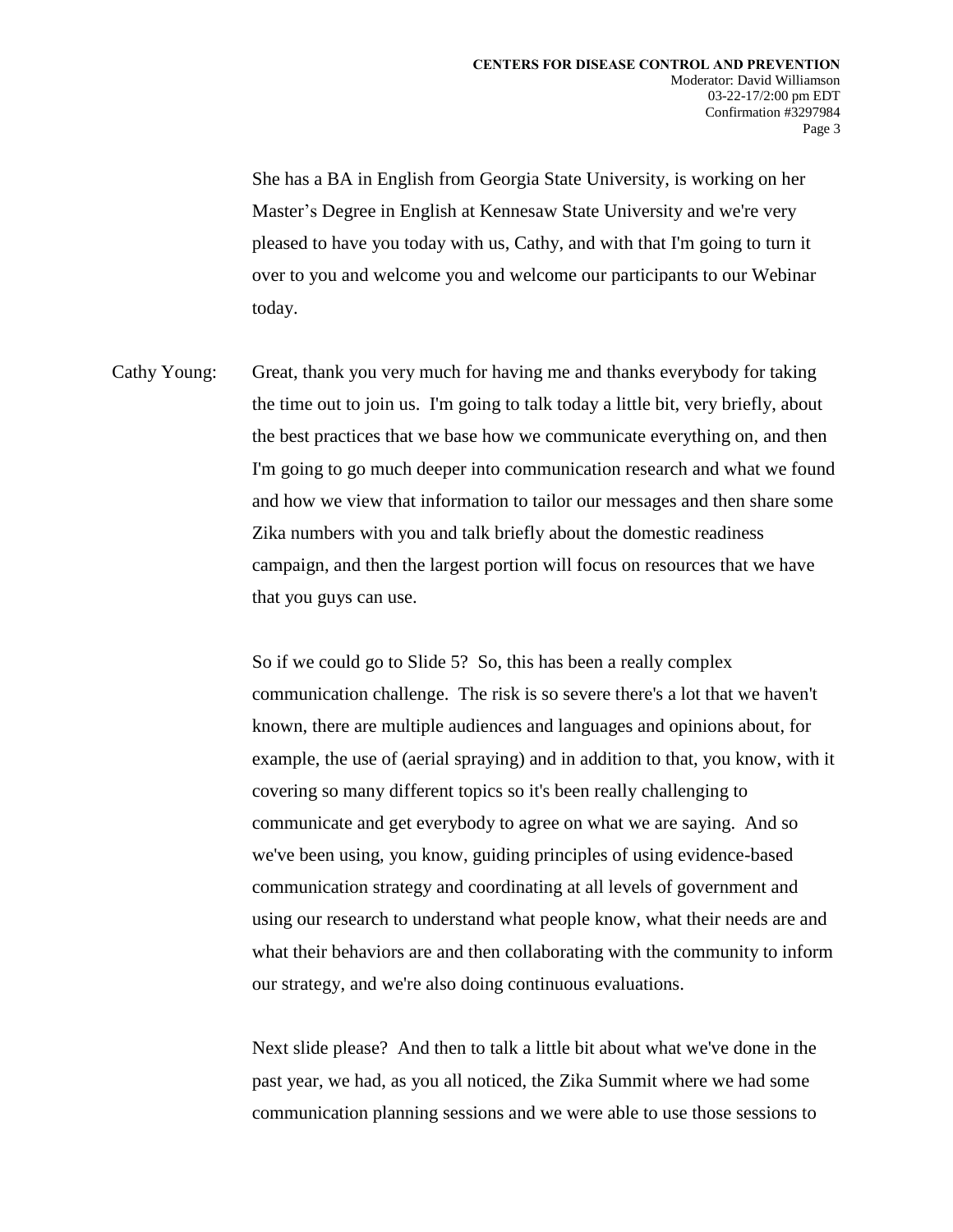help the states develop plans and you know, talked about CERT and risk communication principles. Next slide please?

So, you know, during this response there's been a lot of coordination between local, state, and federal agencies and you know, trying to harmonize all of our communication and how we're doing it. I think that's all on that one. Next slide please?

And so communication research, we've focused a lot on that this year. We've used various different methods of testing things and I'll talk more about that in this next section, so next slide please?

So, we've used things like the Harvard Polls, Annenberg Surveys, we've done our own media monitoring and intercept interviews, concept testing and message testing, and the message testing has been in-depth interviews and online surveys and we are continuing to do that going forward.

So, before this presentation we reviewed 15 studies that we have done over time and those included the intercept interviews, in-depth interviews, concept and message testing, and focus groups and polls, and all of these were done in Puerto Rico, the U.S. Virgin Islands, Texas, and Florida and included pregnant women, partners of pregnant women, women of child-bearing age and friends and family of pregnant women. And we found some overarching attitudes towards vector control. The one thing that we found somewhat surprising was that the people who were reading our fact sheets and our website felt like everything was directed towards individuals and that they should be directed more towards the community and we have worked on some fact sheets for those and tested them but it seems as though the concept isn't quite getting through so we're still working on that. The two things that people thought were the easiest things to do were to use insect repellent and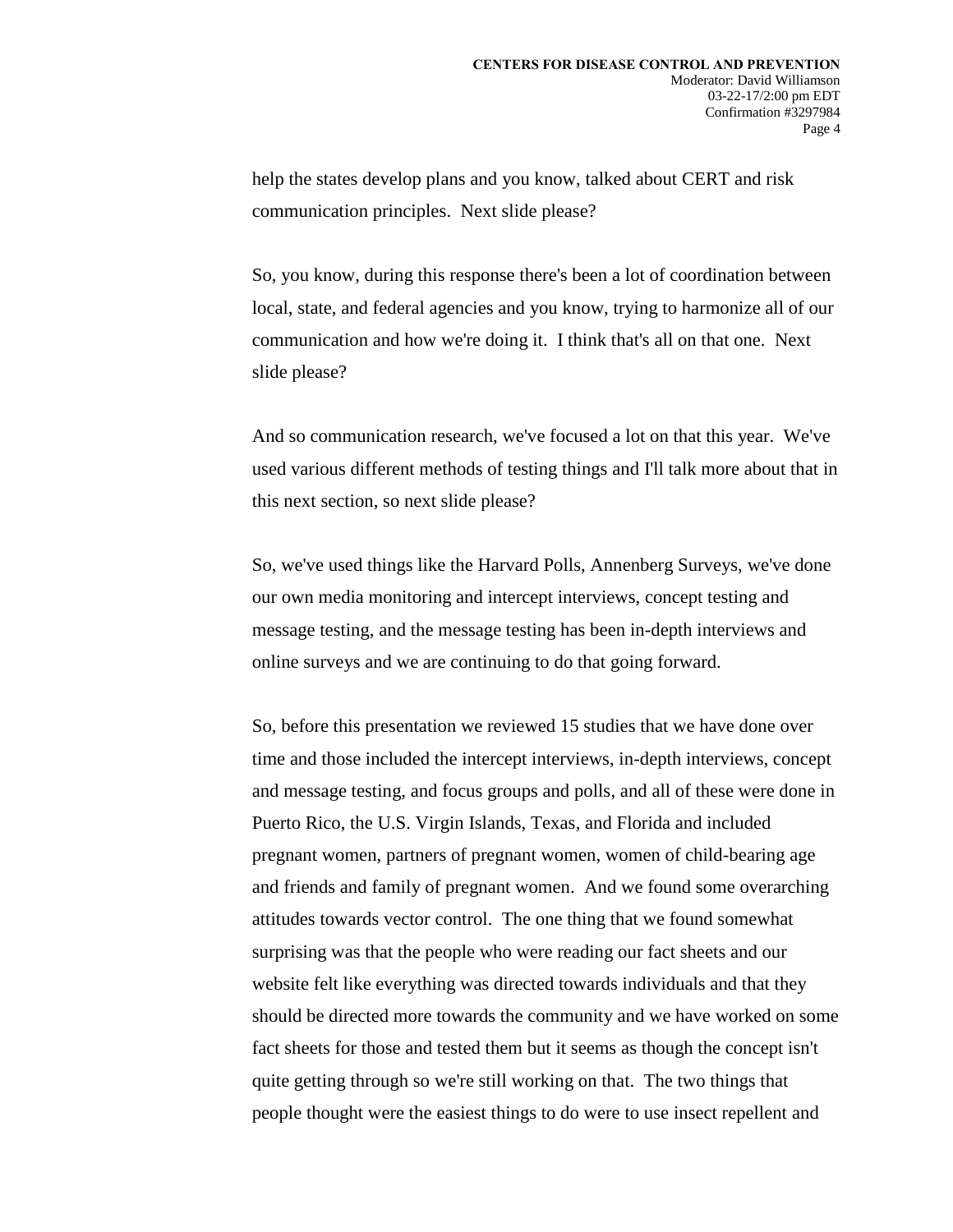getting rid of standing water. There was a lot of resistance to screens, a lot of the people we talked to thought it was too expensive or it was someone else's responsibility if they didn't own their home or that it was their husband's responsibility if they did own their home. Of course wearing long-sleeved shirts and pants were seen as difficult because of heat and they wanted more information about chemicals used in truck spraying and repellents and again, we've used that. We are starting to work on developing those.

There was a consistent lack of knowledge about post-travel recommendations, specifically to use insect repellent for three weeks and to use condoms. And there was a misperception that staying indoors would prevent mosquito bites and as you probably know, these mosquitoes like to inside so it isn't necessarily a good strategy.

Next slide please? This next slide is from interviews that we did with pregnant women in Puerto Rico in coordination with WIC and it was done to evaluate our Zika protection kits, the ZPKs and what we found very interesting is this repellent use before and after receiving a ZPK was just a significant increase in using repellent and mostly they decided that they were giving it and they didn't have to buy it.

Next slide please? And because of the extensive education that the WIC clinics have done, I found this slide to be very interesting that most of the pregnant women found their information from WIC as opposed to news, which we often see. Next slide please?

Okay, in addition to this, we have done message testing in Miami. We interviewed nine pregnant women, we reviewed low literacy materials, six of the interviews were in English, three in Spanish and the ages ranged from 22 to 39. And the next slide shows the products that we had them look at and I'm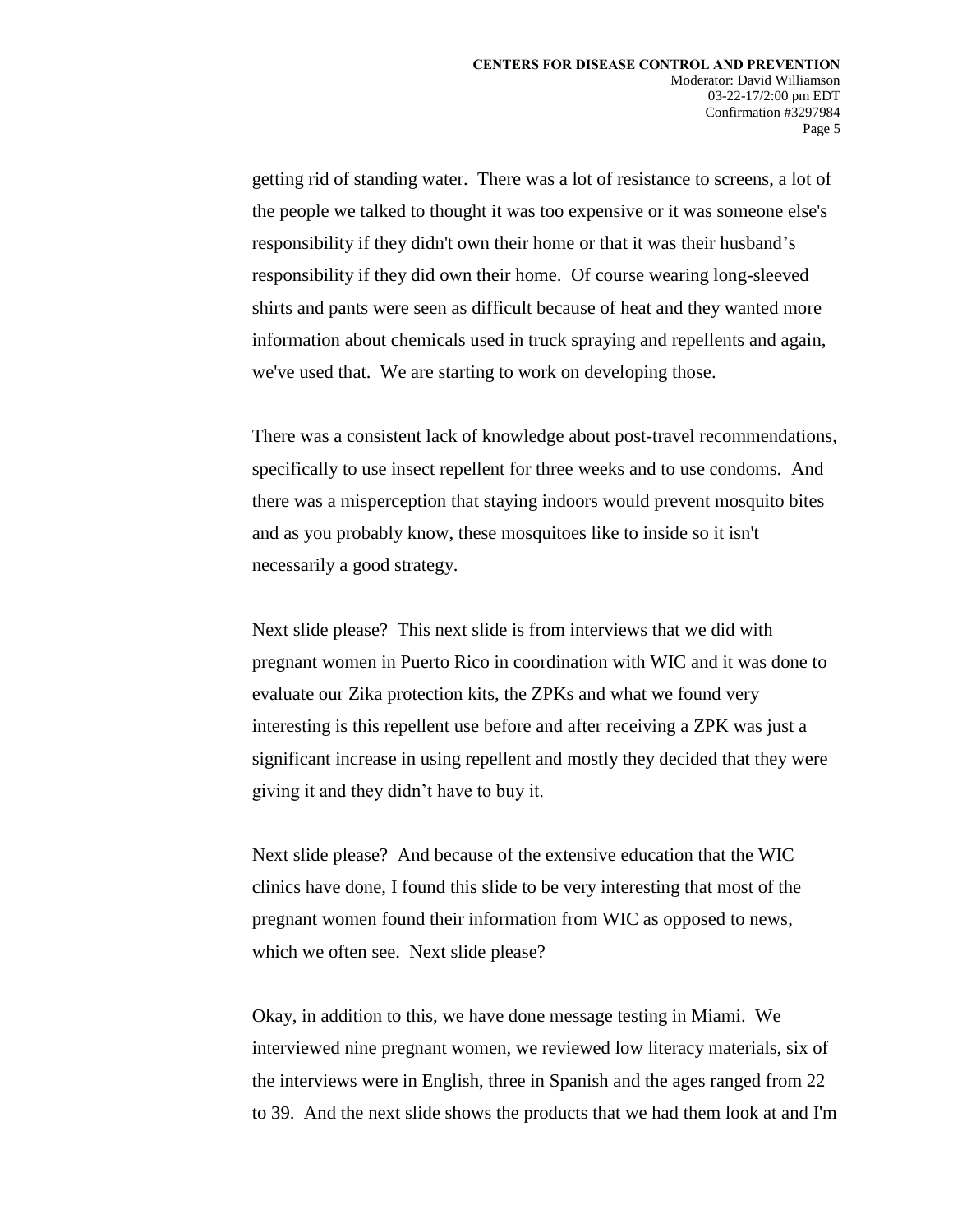putting these out specifically because they tested well and so they're a really good resource.

People thought the flyers were clear and there were no major issues. They preferred pictures. That being said, we just don't have pictures to illustrate a lot of what we did in those fact sheets. They said they could relate to the fact sheets and they saw themselves in the images because they were images of pregnant women or families and they felt like it shows how Zika is spread by the mosquito and how it can be passed to the baby and the effects on the baby and how to protect themselves. And those were the things that we were trying to get across.

The images of the child's head had the greatest effect. It disturbed a lot of the participants but it also showed them how important it was. Next slide please?

We also did some message testing in Texas. We tested some new sexual transmission language and it tested well and we're working on getting that updated. But what I found interesting, and this happened in the message testing in Florida also, this person actually learned something from our message testing, you know, which was an added benefit. Next slide please?

We've also been doing web usability testing and have greatly changed our website based on the testing. The last testing was in September and October of 2016 with 17 consumers and 10 healthcare providers and it was in person and they were asked to complete a task, and it was tested on desktop, tablets, and smartphone versions of the website.

We found that our landing pages worked well; cross-linking helped users find information. The large category buttons, the example on the slide, for example Zika in Florida, were really helpful to users. What we did – what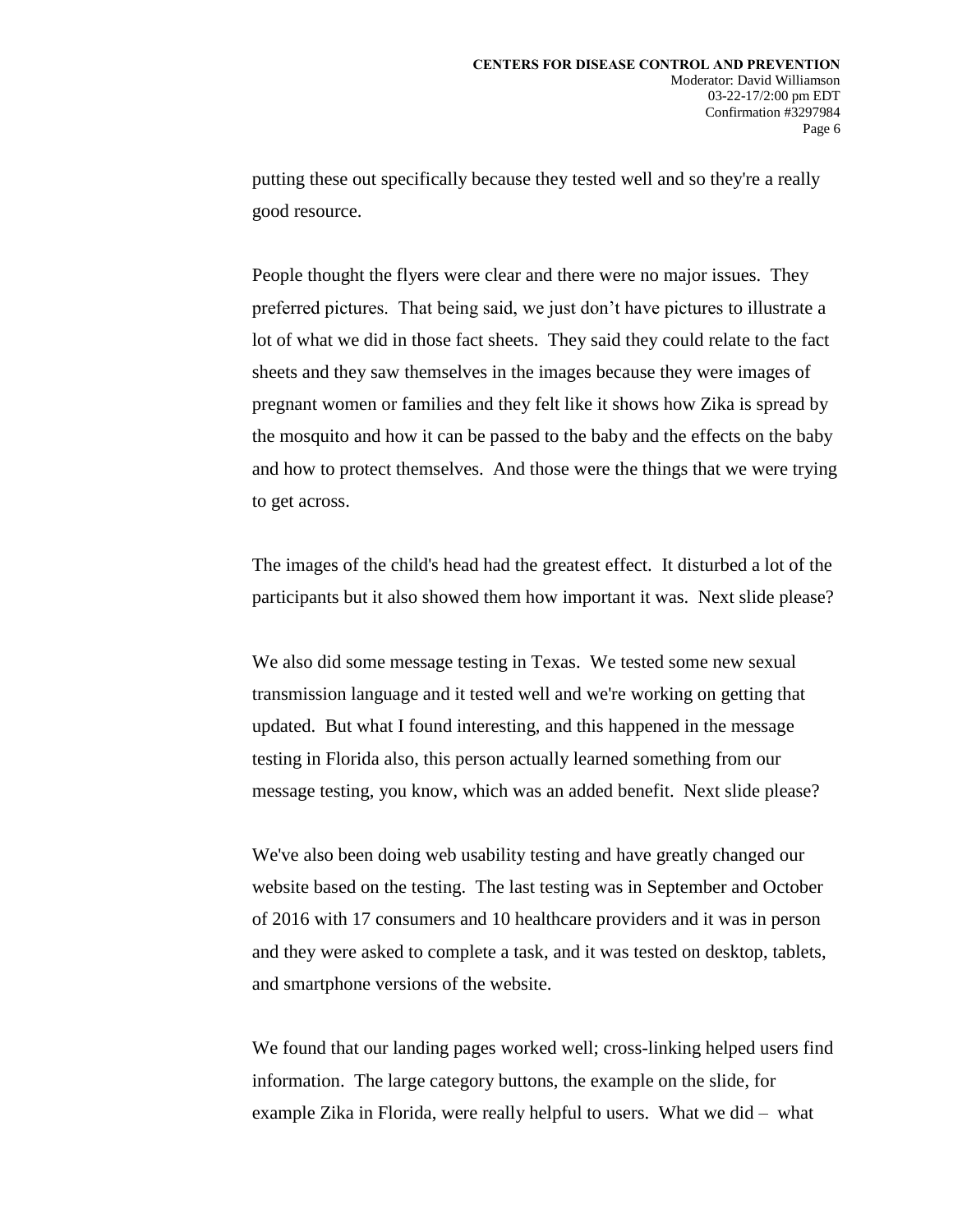needed improvement, was that they were struggling to understand some of the content, the sexual transmission guidance, which is actually why we tested some new language. The providers didn't go to the healthcare providers page so we're working on some solutions for that and the long pages on mobile devices posed a problem and that is a big issue for us because this - we found that 50% of the people are coming to our website through mobile devices. And this bar graph here, it shows the difference of success on the task before and after we redid our website. So when we did the second test, 87% of the people were able to complete the task as opposed to 22% before we redesign the we site. Next slide please?

And we're going to have a next round of usability testing with nine consumers and nine providers in April and May of 2017, and we're going to look at whether people understand our domestic travel guidance. If - how we can solve this problem with providers not going to the provider page. If the information for pregnant women is easy to find and these people understand our new international travel map, and we'll use the same methods we did last time.

Next slide please? And we've also been doing a domestic readiness campaign in Miami, Tampa, Fort Myers, Orlando, and Puerto Rico and we've had media that's specifically targeted towards the key audiences being pregnant women and their families and we've also - some of this research that I talked about was as a result of the domestic readiness campaign and we've been rapidly assessing our materials and then revising them based on what we've found and then you can see the large number of sources that we've been sending our messages out over in the domestic readiness campaign. Next slide please?

And these Zika by the numbers sort of gives you an idea when I talk about complicated how much we have had going on. We've cleared more than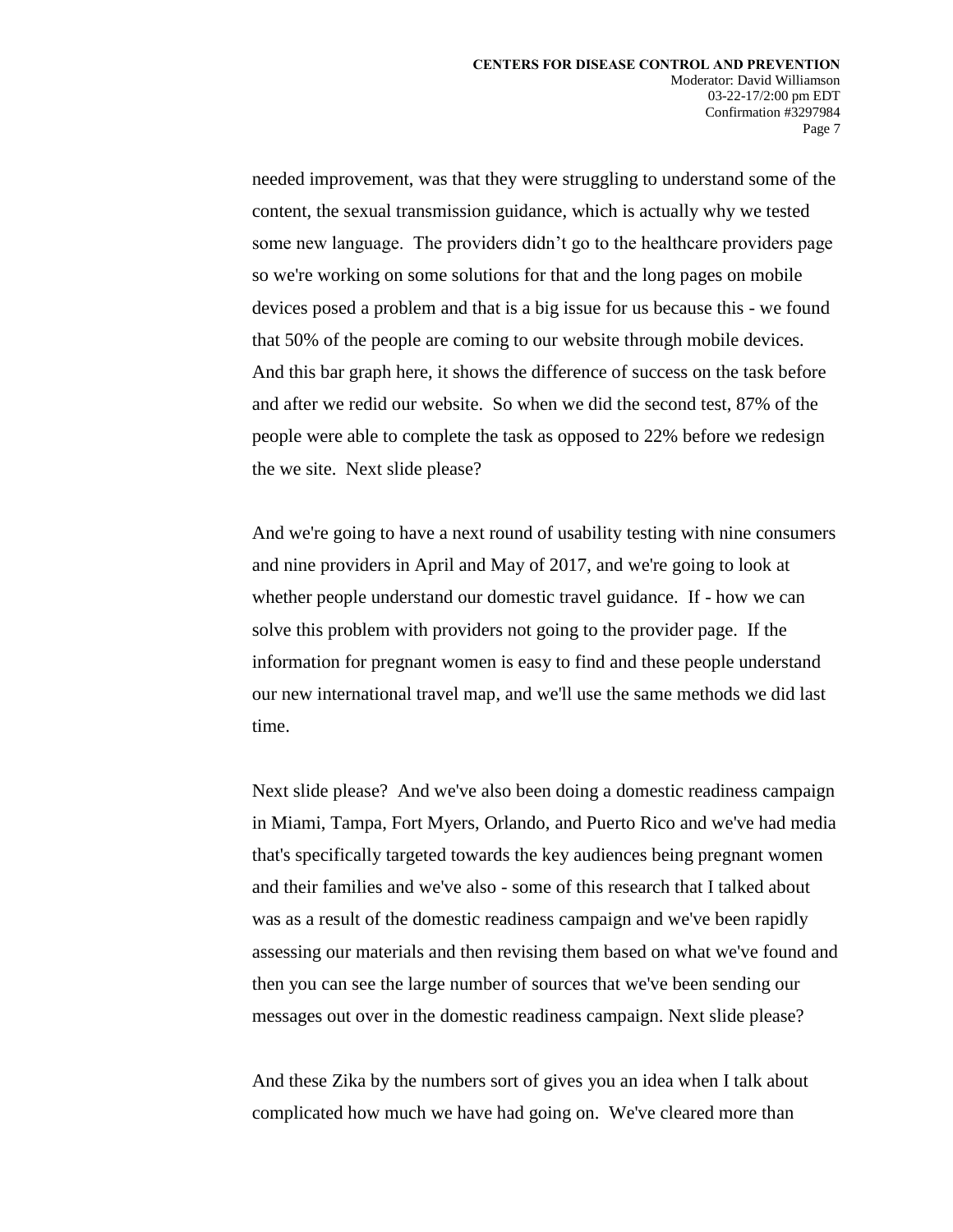1,500 communication products. We actually have reviewed more than 1,700 they just didn't all get cleared. I'm just going to go through a few of these numbers. We've answered more than 2,800 inquires that came into CDC info and we posted more than 6,000 social media posts and then you have there the reach that we've gotten and more than 3 billion on Twitter, 20 million on Facebook and then 81 million views on our Zika website. Next slide please?

So this is the main thing I wanted to go over. I thought, well, if I were in a state or local health department what would I want to know and I'd want to know what CDC has that can be used. So the first thing I want to talk about is we have this great key messages document and I've given you the URL where you can find it. We also send it out via multiple partner newsletters but these are the standard messages that we use for everything if we're writing something we go to this document to see how we set it the last time. Next slide please?

We also have this communication resources site and it - you can find any type of communication product that we would have on this page. Next slide please? All of our communication products are available in English, Spanish, and Portuguese. Some products are available in other languages and at the beginning of the response we looked at census data for Florida, California, New Mexico, Texas, and Louisiana, which we thought were the states with the highest risk, to find out what languages people spoke other than English and Spanish. So, we translated 10 fact sheets into these seven languages; Chinese, Vietnamese, Tagalog, Korean, French Creole and Arabic and then some - as we received requests some other fact sheets are translated into other languages like Samoan or Bengali, Russia, Japanese, there's a large variety of different languages on the website. Next slide?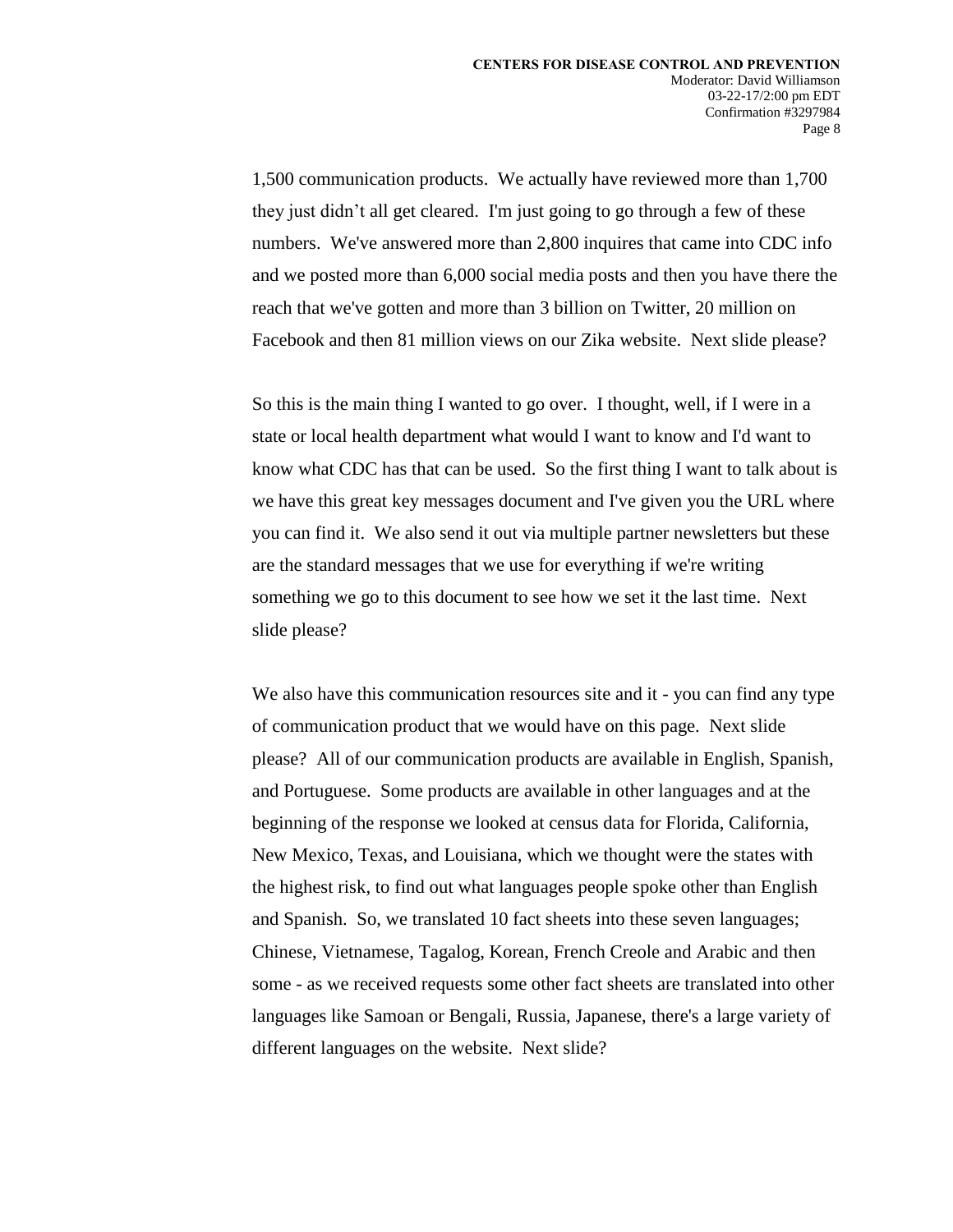We also have the digital press kit, which we are in the process of updating, but it gives you access to pictures and fact sheets that we have. Next slide? The Zika virus microsite is a tool that you can use that it will publish the CDC material on your website. I cannot pretend that I understand how it works, I think it might be magic, but there is a link on that page for technical assistance if it is needed. Next slide?

You know, I wanted to point out, we have a couple of new-ish web apps. There's this Know Your Risk web app and where the person can select where they live, where they're traveling to and other criteria to let them know if they're at risk for Zika. Next slide?

And then for clinicians we have this pregnancy and Zika testing web app and I'm pointing both of these things out because both of these are very complicated issues and I think these apps really help people get to the answers quicker. Next slide?

We also have a variety of communication toolkits for various audiences. For example, schools, daycare centers, etc., and they have targeted materials for those audiences. Next slide? And most importantly is the website for all of you guys; the state and local health departments webpage. It has multiple resources on there and the one that I'm going to talk about is on the next slide, next slide please, is Z-CART. Z-CART is a plan, but in addition to that we have communication resources for the states, next slide, it's on the next - on this Collaboration Space and Communication Resource Center and in your invite you should have received a PDF with the information about the Communication Resource Center that it will explain how you can log onto it if you don't already have access. But all of these fact sheets that you see listed here on this page are available to you and you can insert your health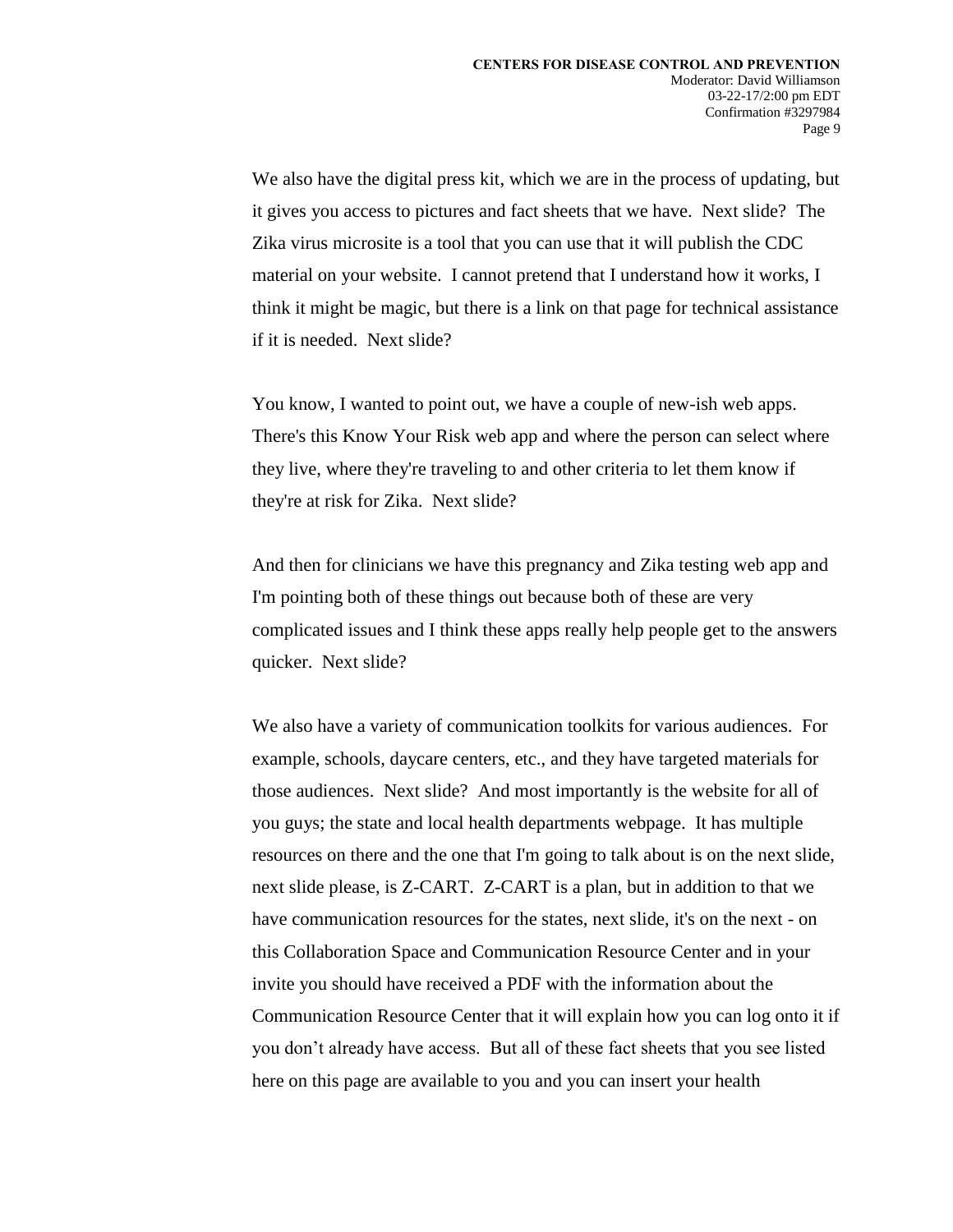department logo in it and you know, if you ever have a desire for a different one you could let us know and we can work on getting that. Next slide?

Oh, that's it. So, that's everything I wanted to go over and, again, I thank you for listening.

- David Williamson: Okay, well thank you very much Cathy, we really appreciate all of that information. I think it's a good time to open up the lines for any comments or questions or issues you'd like to bring forward while we have Cathy with us and an opportunity for all of us to listen and join in. So with that let me be quiet and have an invitation to you all to participate.
- Coordinator: Thank you, we will now begin the first question and answer session. If you would like to ask a question, please press Star 1, unmute your phone, and record your name clearly. Your name is required to introduce your question. If you need to withdrawal your question, please press Star 2. Again, to ask a question, press Star 1. It will take a few moments for the questions to come through, please standby.

The first question comes from (Samuel). Your line is open.

(Samuel): Hi, thank you. Cathy, thank you that was a really great presentation. Just had a reaction or comment related to your surprise at the fact that a lot of the, I guess, women interviewed signal that they get their information from the WIC clinic, I hope I got that right. So, in Puerto Rico, that's by design. So they work with all of the WIC clinics in Puerto Rico and that's where they distribute their Zika prevention kits and that's where they sort of target a lot of their information because they prioritized that population, reproductive age, women, pregnant women who have given birth, infants, and they also include in their IM briefs and discussions, etc., representative of a liaison from the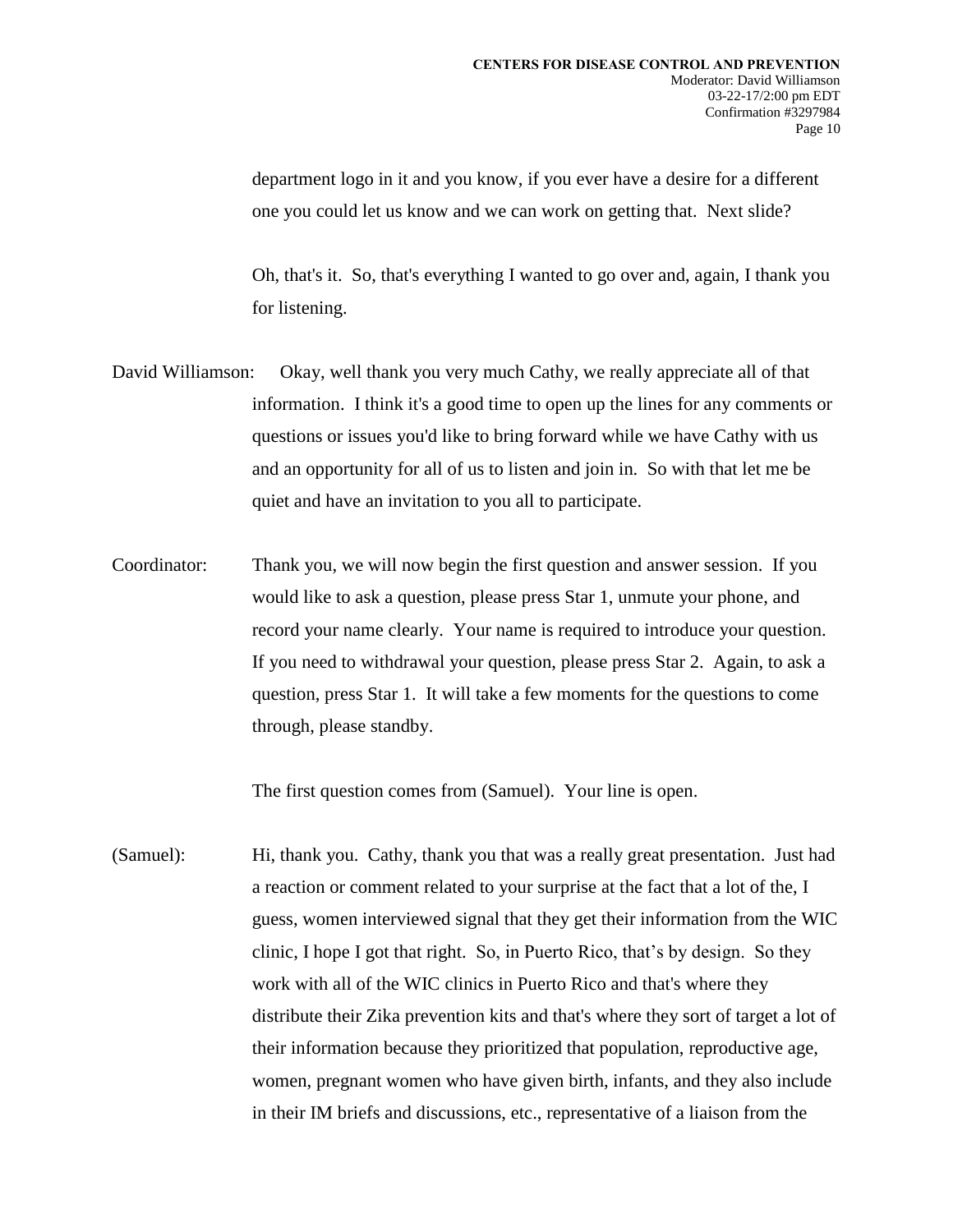WIC clinics. So it's not surprising that you would get those kind of results from your interview.

So I'm actually encouraged by your survey because it's - that's the way it should be, I mean, that's exactly the dynamic that should be reflected so you've captured it right. I would be surprised if it was different, the picture was different. So, thank you. The other question I had was whether you - I don't know if there are any folks from Puerto Rico on the line but certainly I think some of that information would be really helpful for Puerto Rico to hear about particularly Dr. (Carmen Basetta). Yes, great.

- Cathy Young: Yes, thank you for your comments. I probably overstated my surprise. Yes, we were aware that that's how the information got out. It's surprising to me in that when you do normal surveys about how people get their information you never see WIC clinic on it. But, it was as intended, you're correct. And yes, the study that I mentioned we did in collaboration with the Puerto Rico Department of Health and it's actually it's now their data, we gave it to them, so I even had to ask permission for it, so yes, they're well aware.
- (Samuel): Great, thank you. Great job.
- Cathy Young: Thank you.
- Coordinator: The next question comes from Eric Jens, your line is open.
- Eric Jens: Yes, thank you. This is Eric Jens at the State of Georgia Public Health. I was interested to hear if you could share some more specifics about the JIC operation itself for some of your partners, what kind of communications and coordination do you have for passing along information, and just whatever details of significance that you might be able to share. We don't have a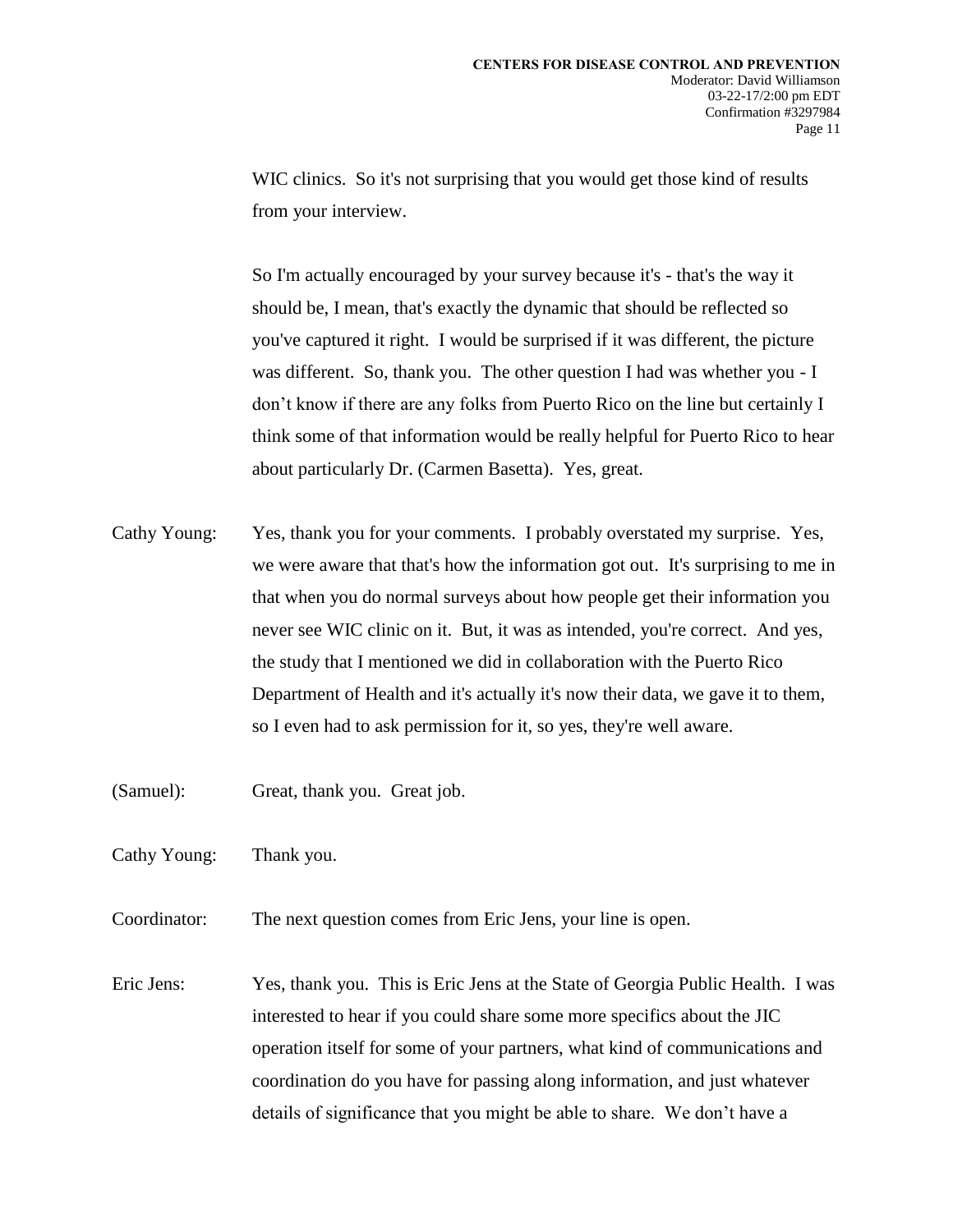formal JIC setup for Zika at this time; we came close to that point last year but Georgia did not quite reach what we determined to be the threshold. That story could be different this year.

Cathy Young: Yes, thank you. So, our Joint Information Center works slightly different than a lot of Joint Information Centers work, a lot of times they're very press focused. We're really almost all types of communication but in addition to the JIC we have some other teams like Pregnancy and Birth Defects and Travelers' Health that work outside of the JIC so we have a lot of internal communication. Partnerships is a lot harder to answer because there are so many groups including the group that is leading this, the State Coordination Task Force, that work with our partners. So - and we even have a partnership group that's outside of the JIC. So it's hard for me to answer except for the fact that we do have some communication channels that we always use in the JIC like COCA and Emergency Partners Network that we use to distribute things to our partners that we would do in any response. I hope that helps.

Eric Jens: Okay. Yes, thank you.

Coordinator: The next question comes from Dr. (Richard Vol), your line is open.

(Richard Vol): Thank you, great presentation. I just tried to go to Slide 32 and it says Know your Zika Risk web app and it says it's available at the bottom of the page at a specific web address. I went to that web address. It's very difficult to find it on there if it's there at all. So I think you guys need to either come up with a different web address or make sure it's prominent so that people can use this tool. I think it would be very valuable.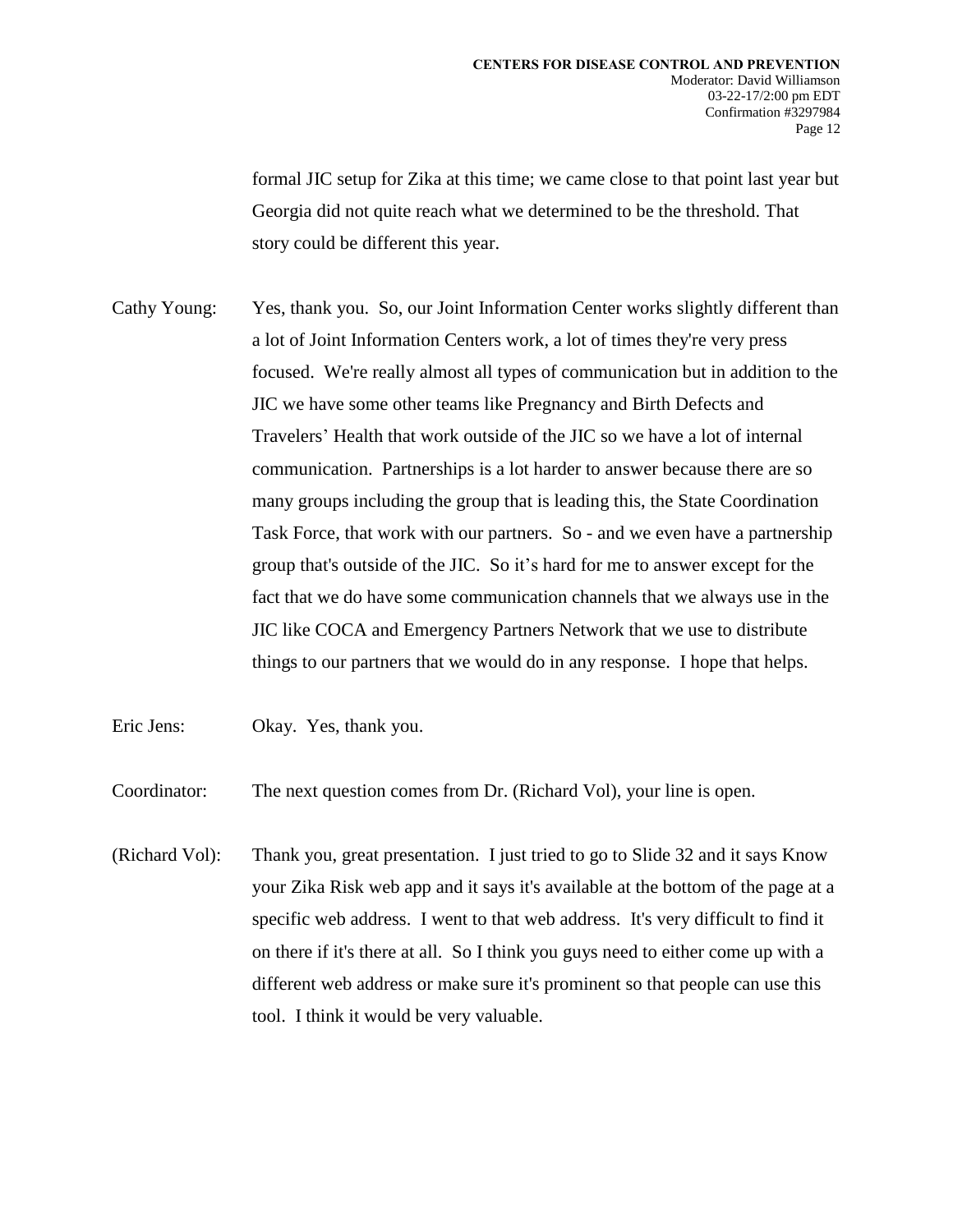- Cathy Young: Oh thank you. I don't know why you're having difficulty but we will look at the page. It's possible that I copied the wrong page but we will look at it and make sure it's - it's on several pages, I just picked one out at random.
- (Richard Vol): Okay. At any rate, I think if people just put in where they live and where they're traveling to it would be very useful for them to gauge their risk.
- Cathy Young: Yes. We will definitely look at this page and figure out if I just made an error in typing.
- (Richard Vol): Okay, thanks.
- Coordinator: The next question comes from Emi Chutaro, your line is open.
- Emi Chutaro: Thank you very much. Wonderful presentation. I just have two quick questions. Is there any plans for the CDC to do any message testing or doing feedback group discussions on CDC messages in the Pacific Island jurisdiction, that's one question? And secondly, I'm curious in terms of some of the breakdown of the hits into the CDC website on the various tools and resources, is there a way of disaggregating some of that information to see how much of those hits came from the Pacific Island jurisdiction? I just wanted to be sort of more cognizant of the utilization of these resources from our island jurisdiction.
- Cathy Young: Thank you for your question. We have not looked into doing anything in the Pacific Islands, it's definitely something we could talk about and I don't know the answer about the web but I can find out if you can - they'll share an email at the end of this, if you can send that question to their email we'll find out for you.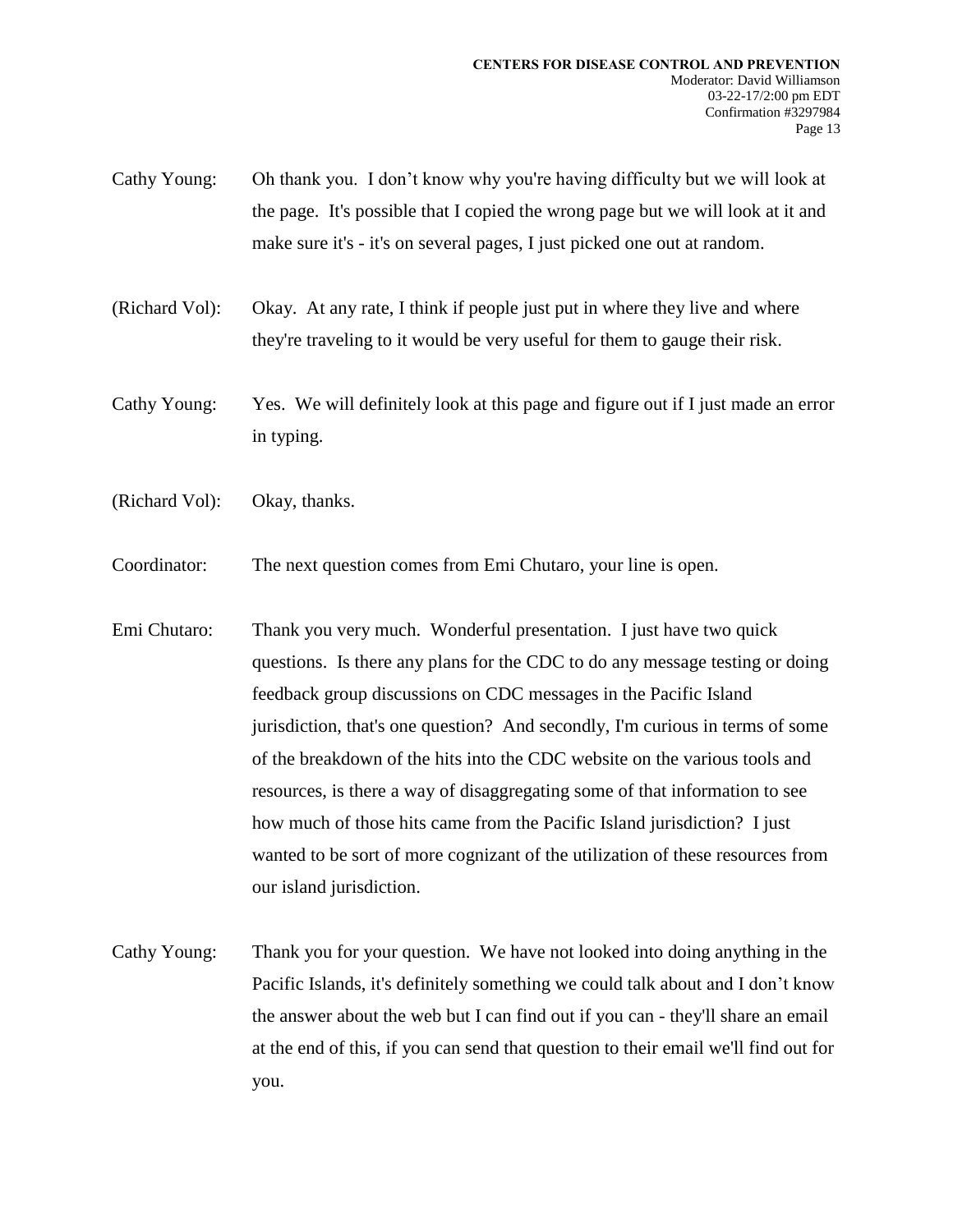Woman 1: Okay, thank you.

(David Williamson): Cathy, is this something that you and your group were able to discuss with the Pac Islands so…

- Cathy Young: Yes, we could.
- (David Williamson): So I would just say, in follow up, if you'd like to send an email or start a conversation regarding potential ideas for communications out in the Pac Islands, please do so.
- Woman 1: Okay, thank you.
- (David Williamson): Yes.
- Coordinator: The next question comes from (Hanna Olteen), your line is open.
- (Hanna Olteen): Yes, thank you. My question is in regards to these online applications like the know your risk Zika application and how those are being tested. Specifically I was just looking at the Know Your Zika Risk and I see that there is a disclaimer that is for international destinations but then it does allow you to choose a US residence and proceeds to tell you that there is no risk in that location and so I was just wondering whether there are any concerns about that and how these apps are being tested to make sure they're being applied correctly?
- Cathy Young: Yes, I did not mention that when I was talking about the web usability but I believe we would like to put that on our list of things to test. But I do think that is confusing and so it would be good to know what people think about it. So we will add that to our list of testing.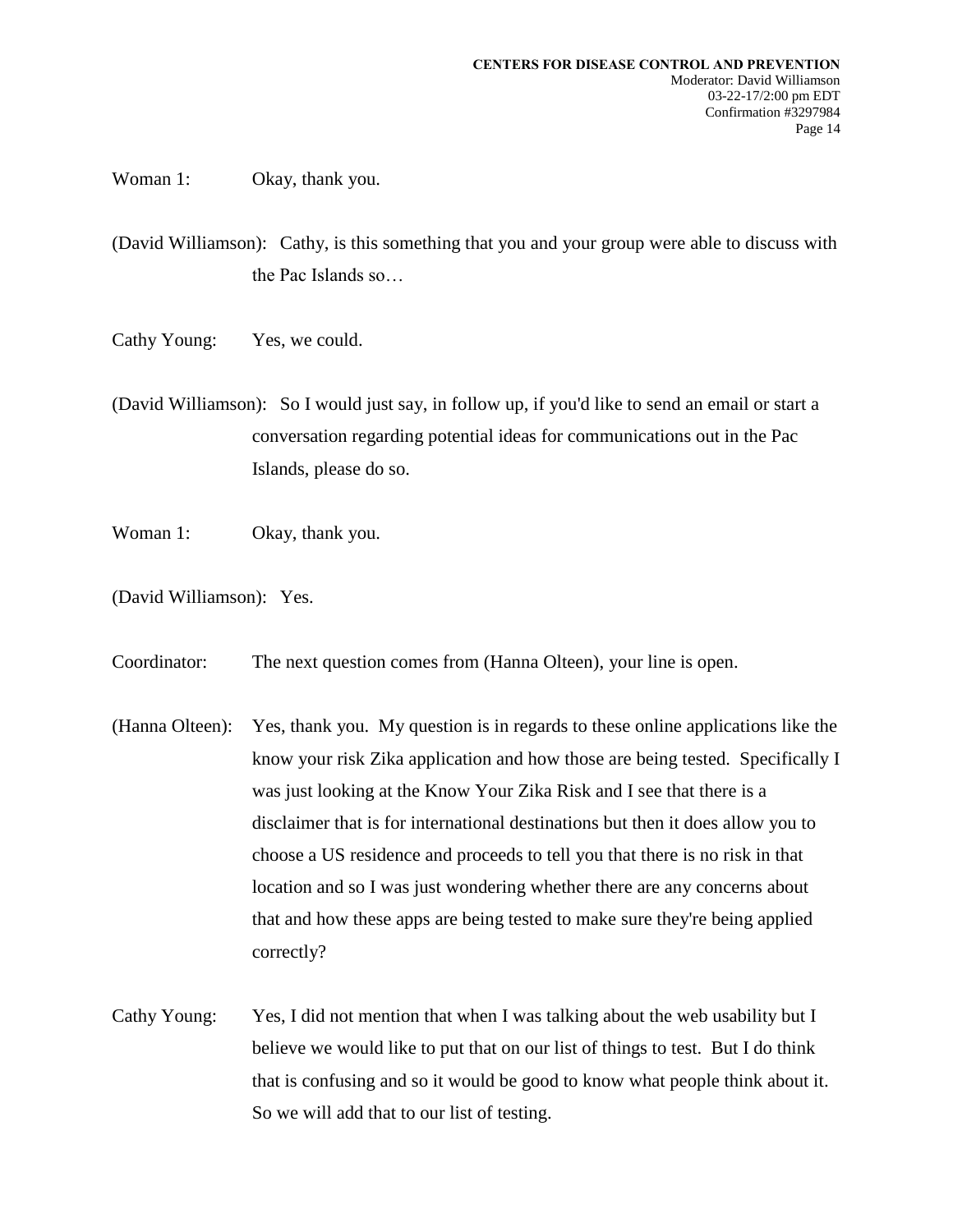Coordinator: The next question comes from (Amy Nance), your line is open.

(Amy Nance): So I had another question again about the Know Your Risk App, are those from what it looks like you're able to put them or embed them onto your website but is there any way to be able to put something out like that on social media to have someone go through this?

Cathy Young: That's a really good question. I will have to ask our social media folks. So that would be another question if you could email it in, we'll make sure that you get an answer back. But I can find out.

- (Amy Nance): I'm sorry, one other question. So, I know you're doing a lot of that testing and those are our pieces that we are thinking about doing here in our own state. Would there ever be a possibility of getting questions that you're asking both groups and that you're testing those materials with but we could perhaps use in our state or just to work on those evaluation pieces, that's definitely where we're struggling?
- Cathy Young: Yes, we could mostly what we have done internally was message testing, we have done a couple of other focus groups and intercept interviews but those actually aren't ours to share but we can - yes, again if you just send that email we can make sure that you get what you need.

(Amy Nance): Okay, thank you.

(David Williamson): I didn't catch - (Amy) what state?

(Amy Nance): Utah.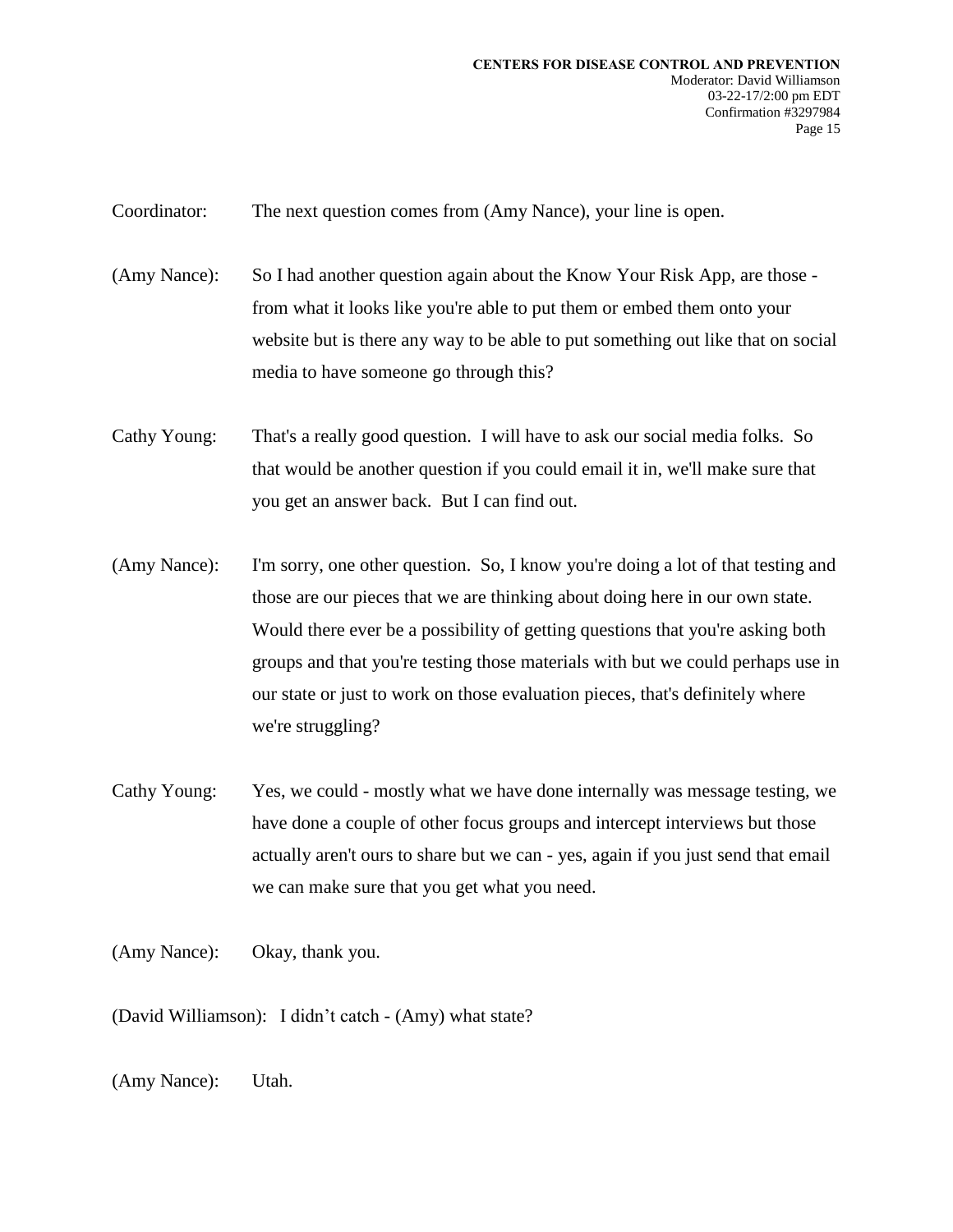(David Williamson): Yes, thank you.

Coordinator: As a reminder, if you wish to ask a question, please press Star 1 on your phone and record your name clearly. Our next question comes from Jennifer Burkholder, your line is open.

Jennifer Burkholder: Hi Cathy, thank you for the presentation. I'm the Zika coordinator at Georgia Department of Public Health and I've been asked about best practices for communicating Zika messages at the local level. Several people - they put up billboards with tip and toss messaging and I know that the Zika knowledge and awareness among the American public generally speaking has been pretty low despite our best efforts. I heard you highlight mobile responsive web design and considering the platform that people are using to consume health education information and I heard you say that the fact sheets have been helpful targeting specific communities like WIC populations or non-English speaking communities. Are there any other best practices that you've found to be especially helpful?

> I know that you've done message testing but especially with regard to post international travel and the sexual transmission.

Cathy Young: We have struggled with that greatly but we have done several topic of the week campaigns. We stopped for a brief period and will start again in April and those did seem to get the messages out there. I'm just trying to think of other ways. The fact sheets tested really well but that being said, the people also had not seen them so I think getting the messages to the right people have been difficult. The domestic readiness campaign did a very good job of getting the message out in Miami.

Jennifer Burkholder: Okay, thank you.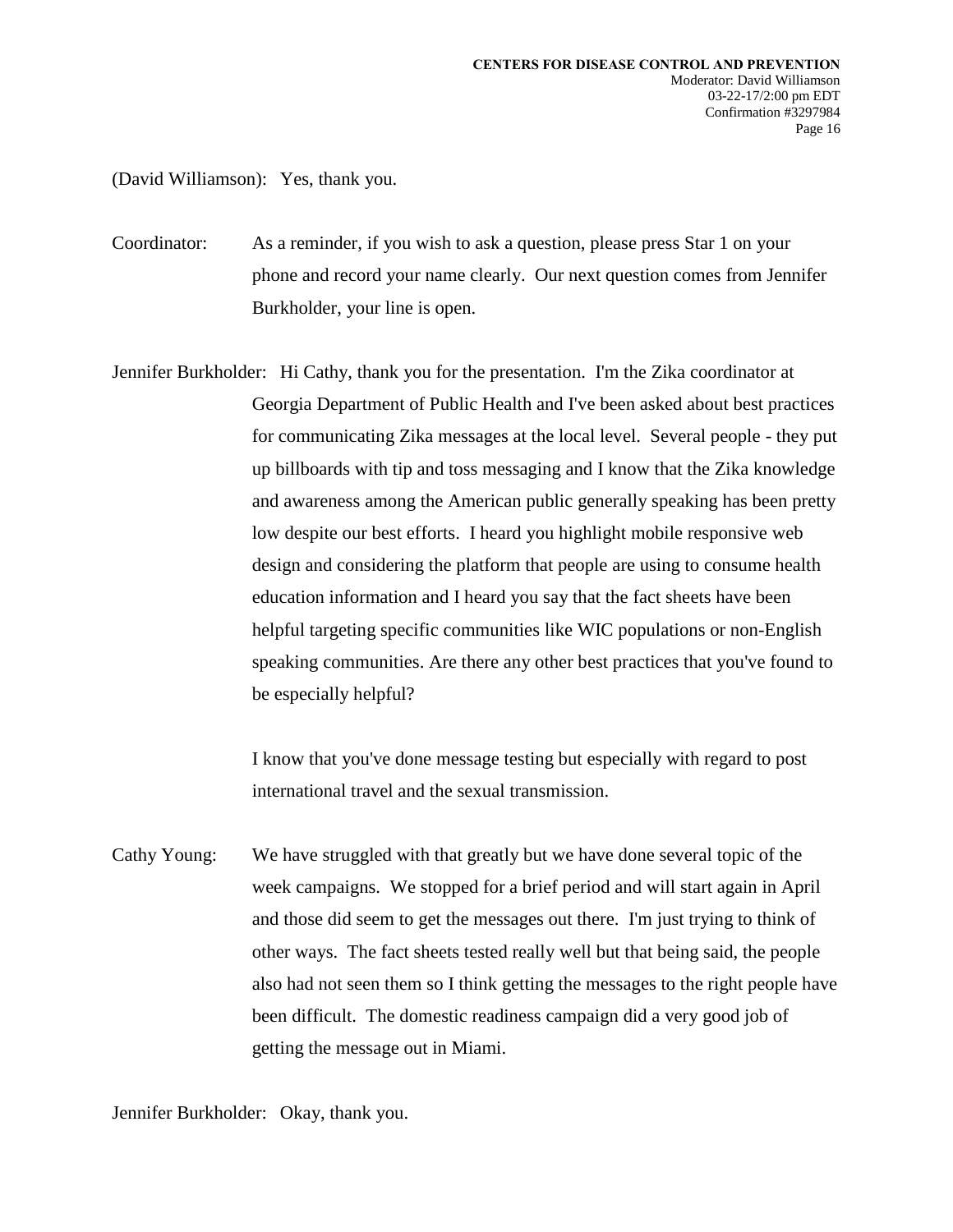Coordinator: Stand by please. Next question? I'm sorry, I was unable to get the name if you press Star 1 to ask a question, your line is open.

- Woman 2: Hello?
- Coordinator: Yes ma'am. May we have your name?
- Woman 2: My name is Andrea and I'm with the University of Arizona here in Tucson and I want to say thank you Cathy for sharing all of this information. Some of you may know that we have an app, a mobile app by the name of Kidenga and it is a tool that tracks Zika, Dengue, and Chikungunya. And my question to you Cathy was, regarding the webpage or the web app, would you be able to share any information as to how those have worked as far as metrics go or you mention you had a billion website hits and I was just wondering, in those analytics what amount of those, you know, were directed to the Zika risk web app and the Zika testing web app that you have on your website?
- Cathy Young: I don't have that information with me. I can ask our web team to look at those metrics but, again, if you could email in your questions so we make sure you get an answer back.

Woman 2: Thank you.

Coordinator: The next question comes from Allison Romano your line is open.

Allison Romano: Yes hi, I'm the Zika Project Manager for the Department of State Health Services and I had a question. First of all, thank you for this information. I put out a - a lot of other people, a Zika dashboard and I'm going to use some of this for the continuing activities especially the web app. I had a question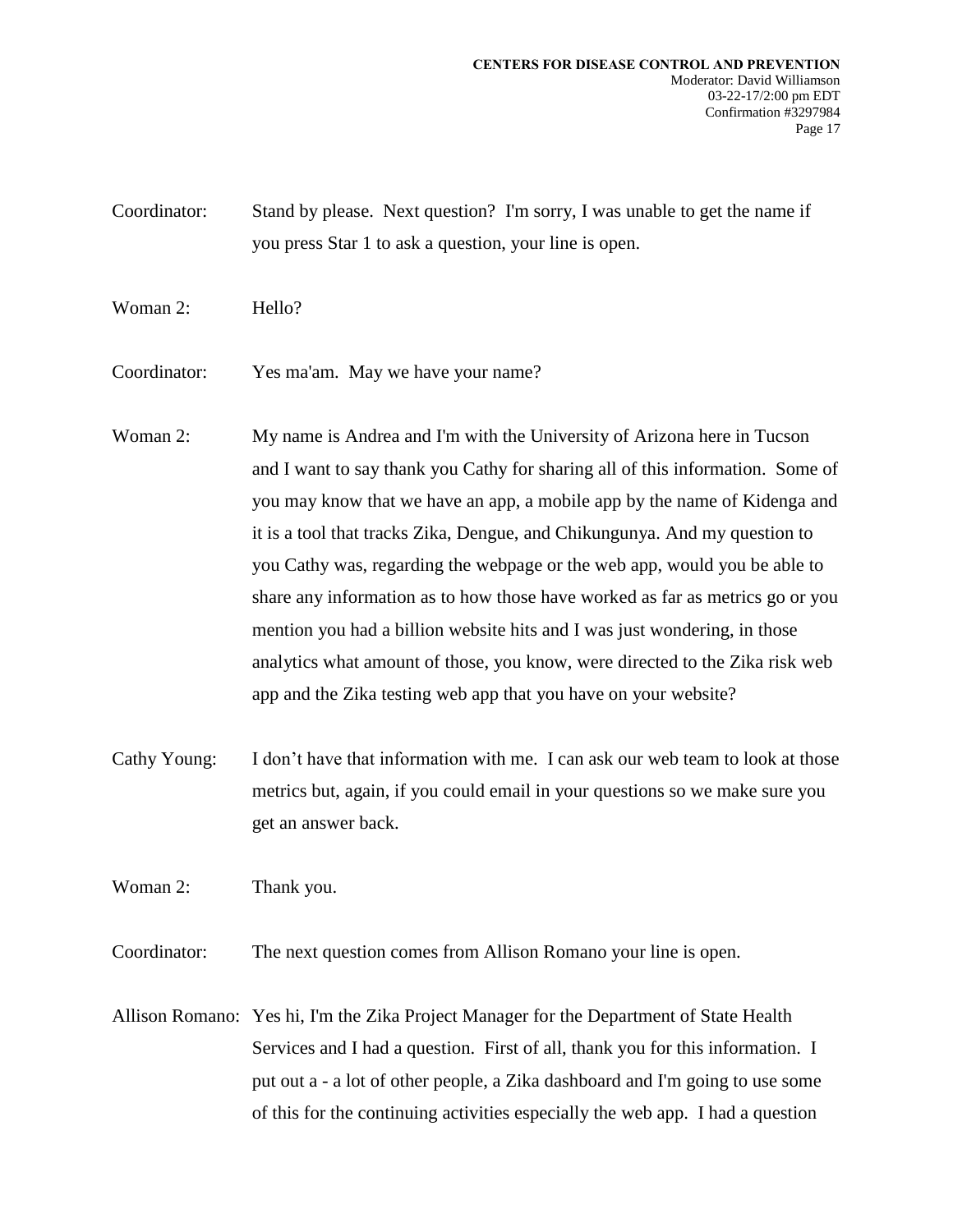about your sample size. So for some of your methods of testing like for the web usability testing, the nine consumers and nine providers, is there a reason why you all aren't doing more people or is it time consuming or what's the thought behind that and I'll disconnect. Thank you.

- Cathy Young: Thanks for your question. It really has more to do with our requirements for research, the OMB requirements so we can do up to nine.
- (Allison Romano): Okay, thank you.
- (David Williamson): Yes, to be clear, OMB requires approval if we go out to more than nine people with the same question. And so for ease of evaluation and collecting the data our team right now in different testings only test up to nine people and collect information from only nine people max.
- Cathy Young: And some of our surveys have them, we did a healthcare provider survey and we did 80 but we had to get OMB approval to do that.
- (Allison Romano): Thank you.
- Coordinator: As a reminder, if you wish to ask a question, please press Star 1 and record your name clearly. Currently there are no further questions in the queue.
- (David Williamson): Okay, we're going to wait for a couple of minutes, make sure that people have ample opportunity while we have expertise on the phone and different folks from different locations on the phone. If you have questions, or even comments we would certainly appreciate those.
- Coordinator: Please stand by. The next question comes from (Amy Nance), your line is open.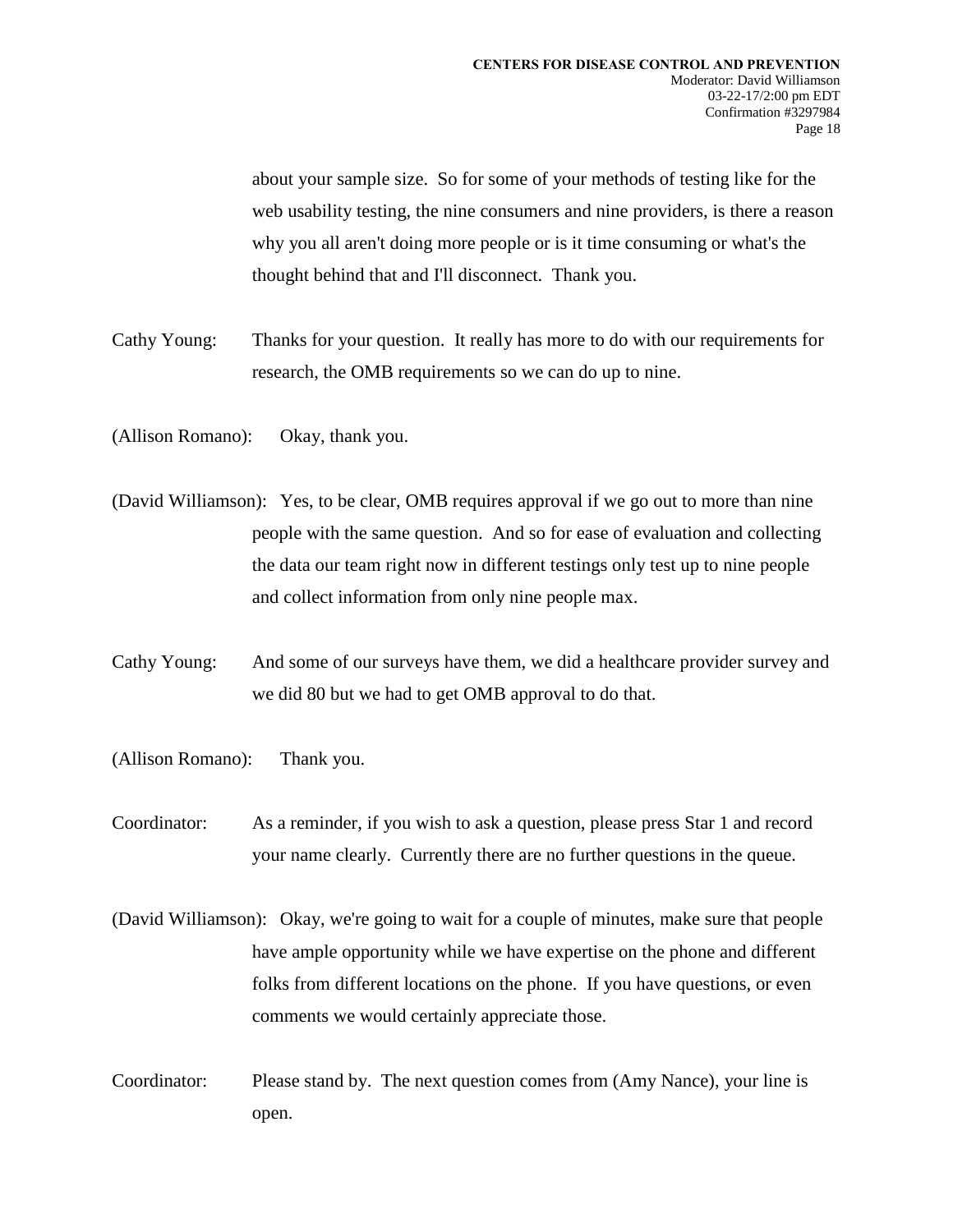- (Amy Nance): Hi, one other question. On the collaboration and space and the communication resource center, you had mentioned that there were - you had to sign into that, there was a login. Is that something that could be (re-sent out) to the group or is there a way to get that login?
- Cathy Young: Yes, can you all send that back out to them?
- Jade Anderson: Yes, who is this speaking again?
- (Amy Nance): This is (Amy Nance) from Utah.
- Jade Anderson: Okay, I will get that back out to you.
- (Amy Nance): Thank you.
- Coordinator: The next question comes from Emi Chutaro, your line is open.
- Emi Chutaro: Thank you again, sorry. This is more of a follow up to my first question previously about message testing in the Pacific Island jurisdiction. One of our challenges has been in working with not just with pregnant women but also with their partners; the issue of the sexual transmission of Zika. Our culturemost of the difficulties really are more cultural and there's been HIV, (STI) prevention, the significant resistance from both the traditional and church leaders in the islands to spread the message out in a very comprehensive way. And so a lot of the messaging particularly on the sexual transmission of Zika has been very sort of focused to smaller groups of individuals and sort of limited promotion sort of on a more sort of community (mass) population scale.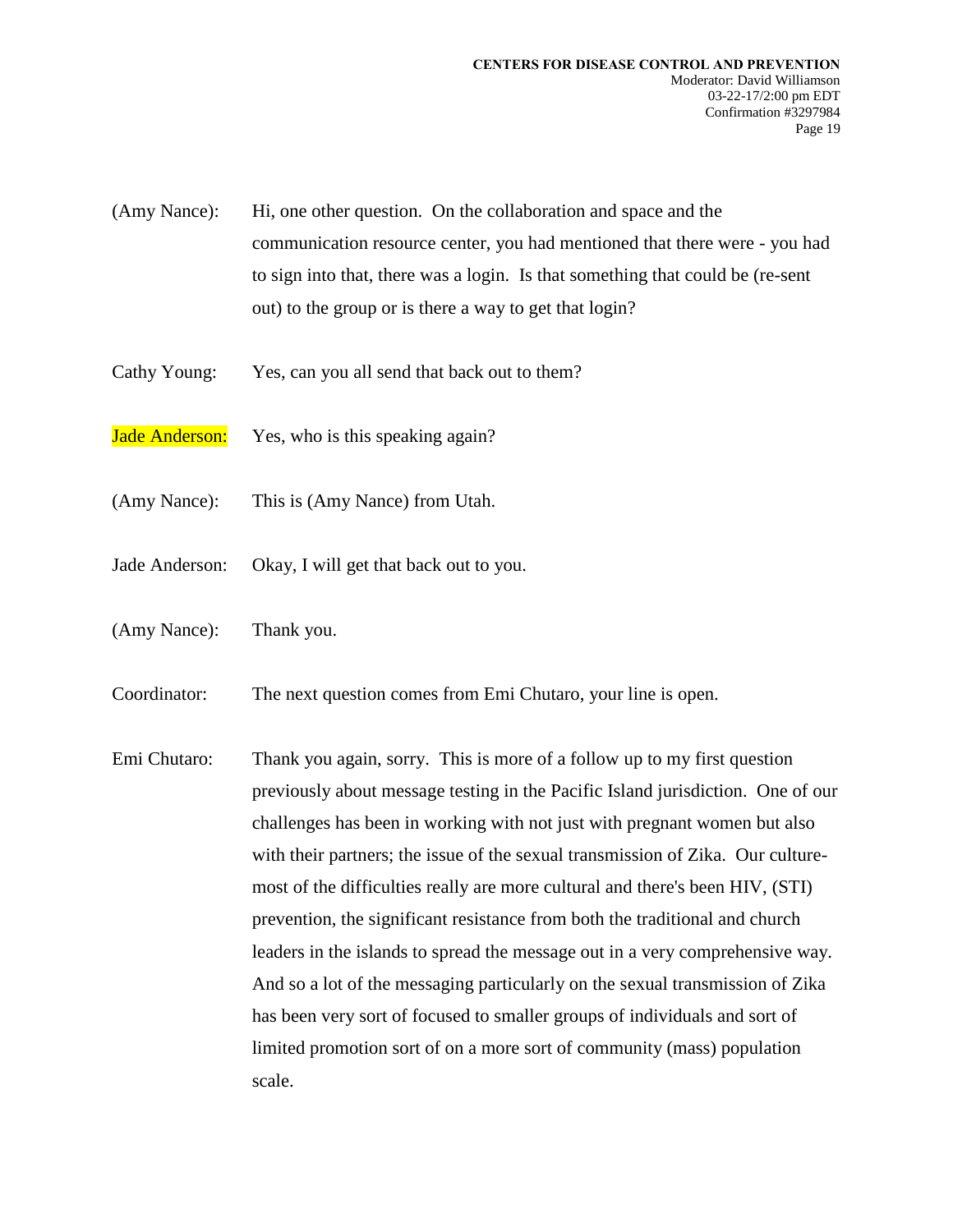I was just wondering if there's any sort of target suggestions or recommendations and how to promote the message on sexual transmission Zika to populations where you have these very extensive resistance in the community?

- Cathy Young: Yes, I think it's difficult culturally in multiple areas and you know, I mean, my opinion as far as the federal government it is way more difficult for us to reach out to that small of an audience and that's hopefully where you guys come in. So I do think it's difficult. We have had some - we had a webinar with - I can't think of the word of it, gosh my brain - just completely lost my train of thought. It was a health ministers webinar and I think that was really helpful in getting the message out to those types of people who could then give the information to their community in a way that they saw fit and we also have a health ministers guide published. I believe it's on the HHS website so those are possible resources for, you know, figuring out how to communicate to your audience.
- (David Williamson): Hi (Emi), this is (David). I certainly don't have a lot of experience out there in the Pac Islands but I have dealt with Native American communities and we face that same challenge and a lot of times what we do, and it sounds like you all are already doing this, but I would just reemphasize how important your community and lay leaders are as well as your religious leaders in order to try to build up a trust relationship and to open up the lines of communication. I think, and I've heard it from many different people much more qualified than me, that those are among the most effective communication avenues that they've been able to utilize over the years with in difficult situations such as what you're describing.

Emi Chutaro: Yes, exactly and that's exactly what we're doing. We're really working with some - well, champions really, you know, identifying some champions in the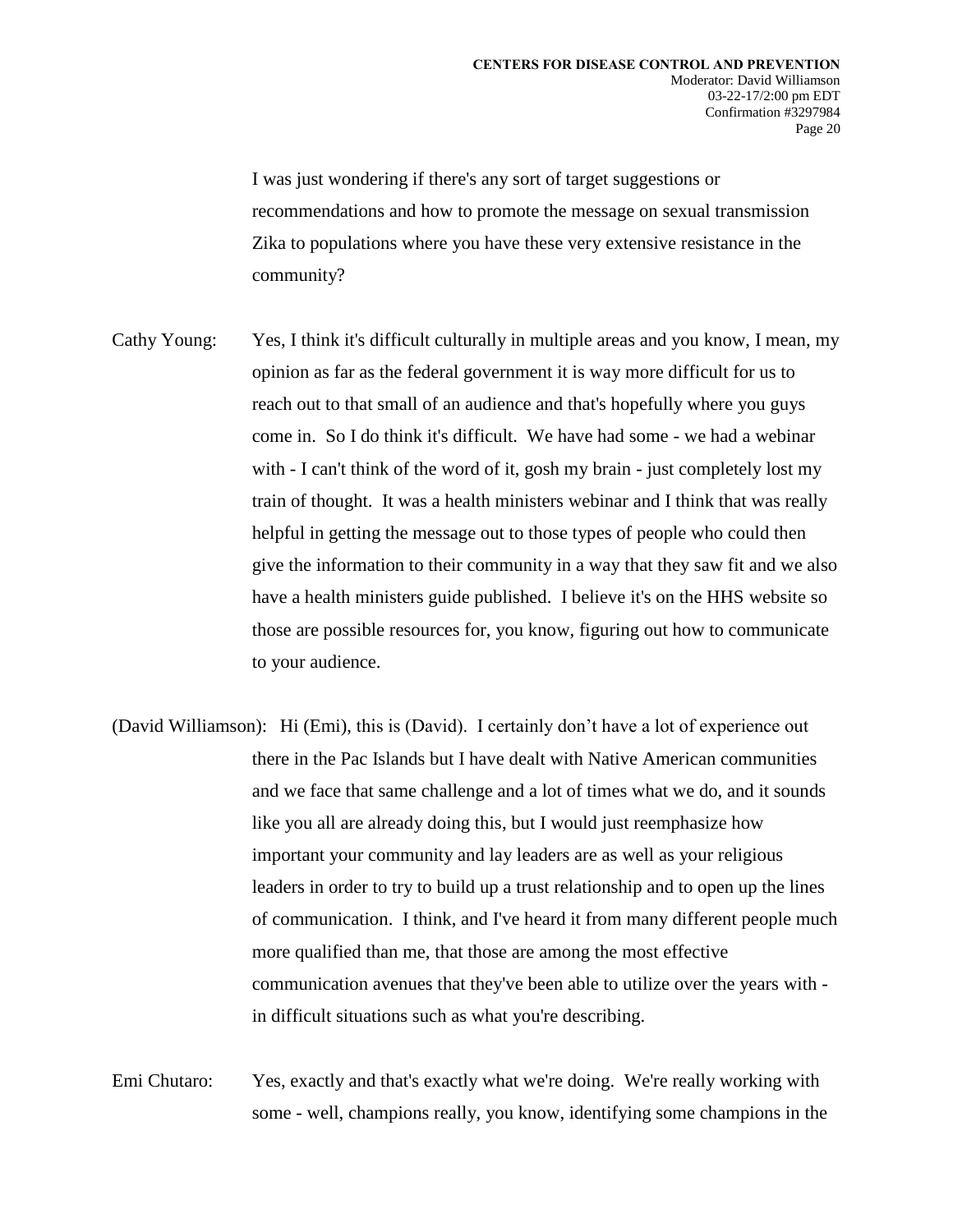community among the traditional leaders in the church groups to be able to help sort of pave the way along with the community groups. I was just wondering whether there was other experiences or approaches or sort of processes that in other populations that have experienced the same challenges whether there is resources available just to kind of read through that so that we can just cross-compare with what we're doing in our island communities just to see if we're going in the right direction or whether there's other new suggestions that we hadn't thought of.

Cathy Young: I think what was described is the best practices and how, you know, in this outbreak and other outbreaks that we've best gotten the message out there.

Emi Chutaro: Thank you.

Coordinator: The next question comes from (Michael Acoba), your line is open.

Woman 5: ... the link that goes to the resources, could you send that out to actually more than just (Amy) in Utah? We don't seem to have it either.

- Jade Anderson: Yes, so the link that is it's going to go out to everyone from the preparedness box so be on the lookout for that and I'll send it after the webinar has concluded.
- Woman 5: Perfect, we appreciate that, thank you.

Jade Anderson: You're welcome.

Coordinator: Currently there are no questions in the queue, please stand by.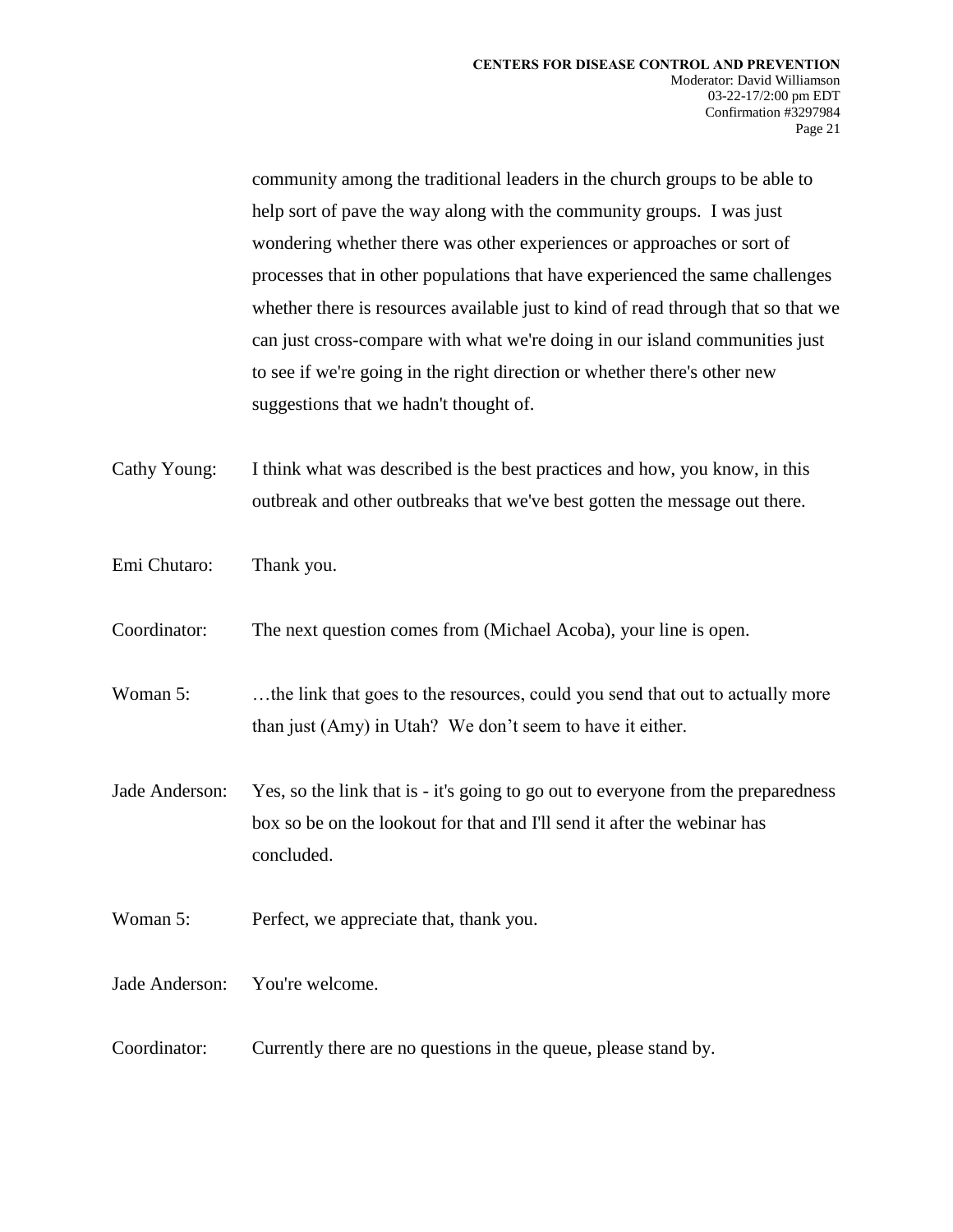(David Williamson): Again, we'll stand by for just a minute or so to make sure that we have ample opportunity for all of our participants to tap into the resources that are available on the phone now. Thank you.

Coordinator: We do have one more question on the phone. That question comes from (Leroy Harris), your line is open.

- (Leroy Harris): Thank you very much, this is (Leroy Harris), from American Samoa, just to follow up on (Emi)'s question is that concerning the information that we put out to focus around the pregnant women and babies and the like but the questions that I've gotten over here in the American Samoa is about general information on sexually transmitted when it comes to the mail, there's very little information given out specific targeting mails and I was just wondering where you was on that on the national level with that?
- Cathy Young: Yes, I believe I'm asking my colleague here, I'm pretty sure we did sexual transmission targeted towards men.

Woman 6: We do have a couple of fact sheets online that are targeted towards men.

Cathy Young: It would be under the print resources button under communication resources page. But we have received this feedback before and so we did specifically create a fact sheet for men.

(Leroy Harris): Okay, thank you very much. I'll locate it and get it.

Cathy Young: Okay.

(David Williamson): Hi (Leroy), (David) here. I would suggest if you take a look at that fact sheet and it doesn't come to the types of questions that you're getting there, go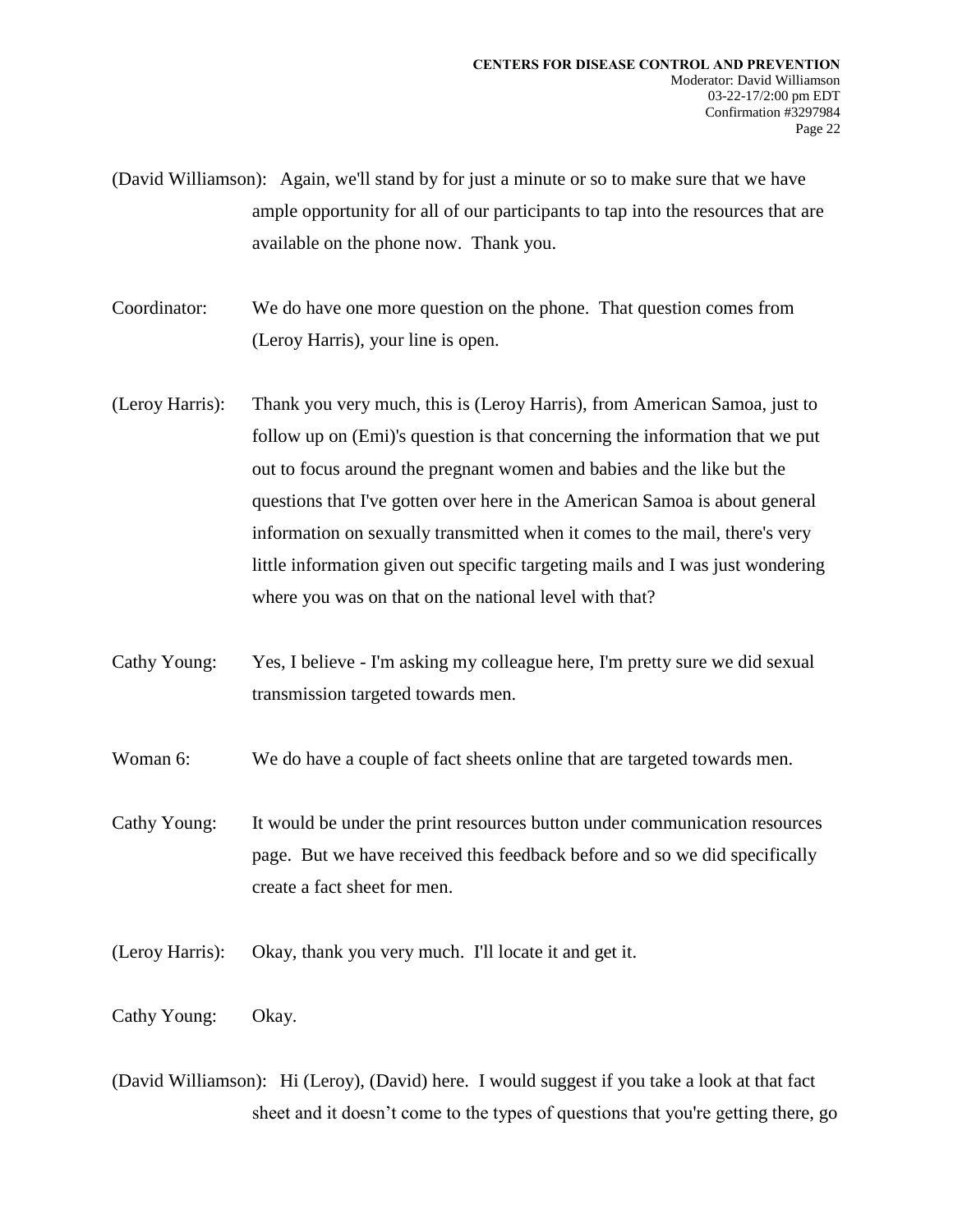ahead and email those questions to us and Cathy and her group and however we can help we'll try to get some responses and guidance back to you.

Cathy Young: One other thing I wanted to mention, we have also - when we did the topic of the week we did focus on men and sexual transmission one week and we will probably do that again. We send out - we send out emergency partners' newsletter, right? Yes, so and I don't have the email for you all to sign up but I can get it to these folks so they can get it to you but if you're not signed up for it, sign up for it, because it will have resources like that we do so basically each week we are focusing on one topic on social media and as I said, we'll probably do men again.

(David Williamson): Is that self-evident how to sign up for that resource?

Cathy Young: It's just - you just email a group so I can send you all the email.

(David Williamson): That would be great, thanks Cathy.

Coordinator: There are no further questions in the queue at this time.

(David Williamson): Okay, well this has certainly been helpful and Cathy I can't tell you how much we appreciate your expertise and taking the time to participate and lead this discussion, we thank you very much. We obviously thank all of our participants today without you, this would not be an effective presentation so thank you for your time. Please remember that the webinar slides, transcript, audio recordings, they'll all be posted on the Zika webpage on a rolling basis the subsequent week of each scheduled webinar. This is a great resource, a great tool if you're not able to attend every session then you can at least go back to the webpage and pick that information up. That link to the Zika webpage will be provided to the folks on the phone here to our awardees also